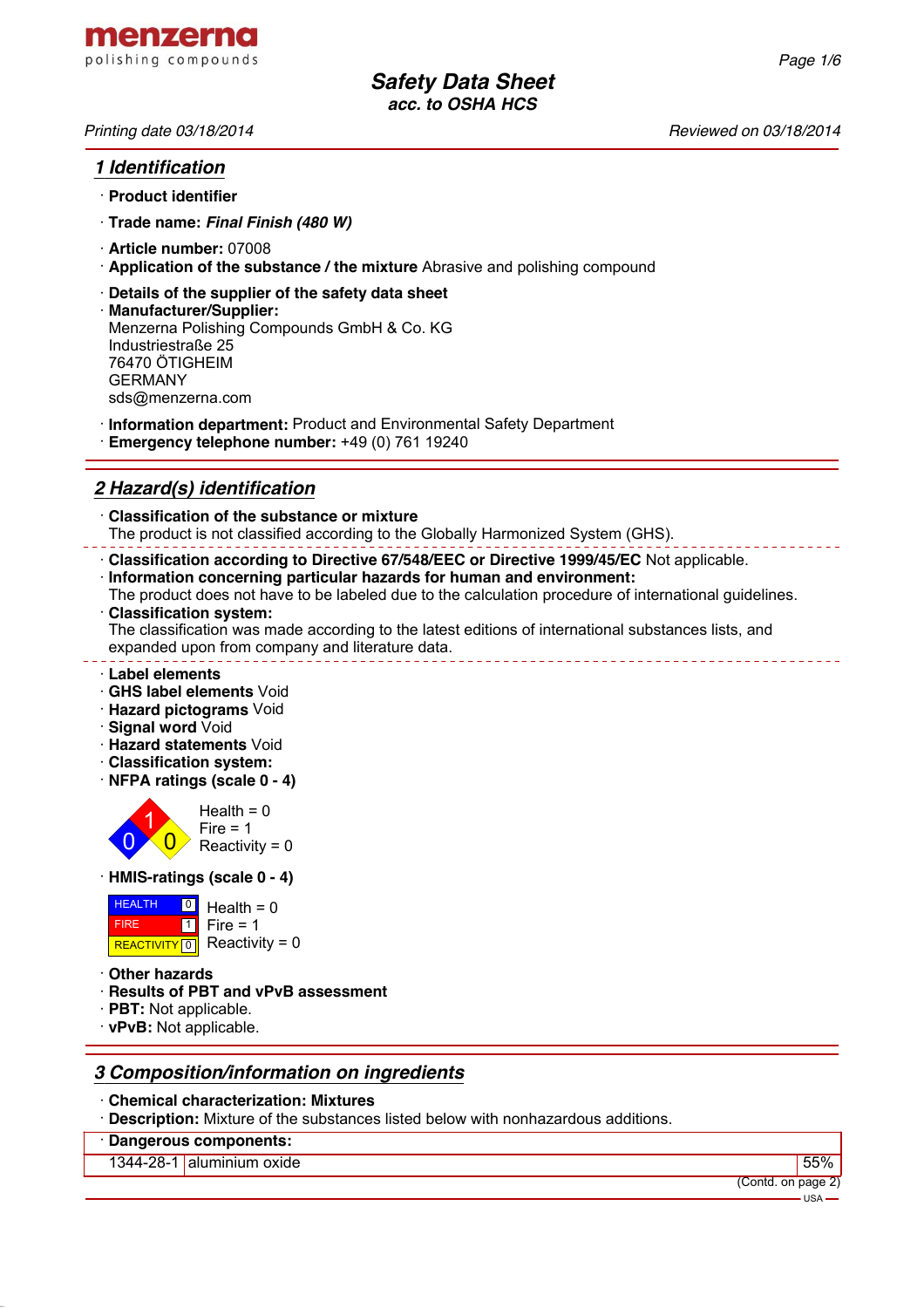menzerna polishing compounds

*Printing date 03/18/2014 Reviewed on 03/18/2014*

**Trade name:** *Final Finish (480 W)*

| (Contd. of page 1) |  |  |  |
|--------------------|--|--|--|
|--------------------|--|--|--|

| · Non hazardous ingredients                         |       |  |
|-----------------------------------------------------|-------|--|
| 67701-03-5 Fatty acids, C16-18                      | 25.5% |  |
| 7631-86-9 silicon dioxide, chemically prepared      | 16%   |  |
| 64742-51-4 Paraffin waxes (petroleum), hydrotreated | 3%    |  |
| 102-71-6 2,2',2"-nitrilotriethanol                  | 0.5%  |  |

### *4 First-aid measures*

- · **Description of first aid measures**
- · **General information:** No special measures required.
- · **After inhalation:** Supply fresh air; consult doctor in case of complaints.
- · **After skin contact:**

Immediately wash with water and soap and rinse thoroughly.

If skin irritation continues, consult a doctor.

· **After eye contact:**

Rinse opened eye for several minutes under running water. If symptoms persist, consult a doctor.

· **After swallowing:**

If symptoms persist consult doctor.

Rinse out mouth and then drink plenty of water.

- · **Most important symptoms and effects, both acute and delayed**
- No further relevant information available.
- · **Indication of any immediate medical attention and special treatment needed** Treat according to symptoms.

## *5 Fire-fighting measures*

- · **Extinguishing media**
- · **Suitable extinguishing agents:** Water spray, foam, dry powder or carbon dioxide.
- · **For safety reasons unsuitable extinguishing agents:** Water with full jet
- · **Special hazards arising from the substance or mixture** Nitrogen oxides (NOx)
- · **Advice for firefighters**
- · **Protective equipment:**

Wear self-contained respiatory protective device. Wear fully protective suit.

### *6 Accidental release measures*

· **Personal precautions, protective equipment and emergency procedures**

Keep unnecessary personnel away. Ensure adequate ventilation. Use personal protection recommended in section 8.

- · **Environmental precautions:** Do not allow to enter sewers/ surface or ground water.
- · **Methods and material for containment and cleaning up:** Pick up mechanically.

**Reference to other sections** 

- See Section 7 for information on safe handling.
- See Section 8 for information on personal protection equipment.

See Section 13 for disposal information.

## *7 Handling and storage*

- · **Precautions for safe handling** No special precautions are necessary if used correctly.
- · **Information about protection against explosions and fires:** No special measures required.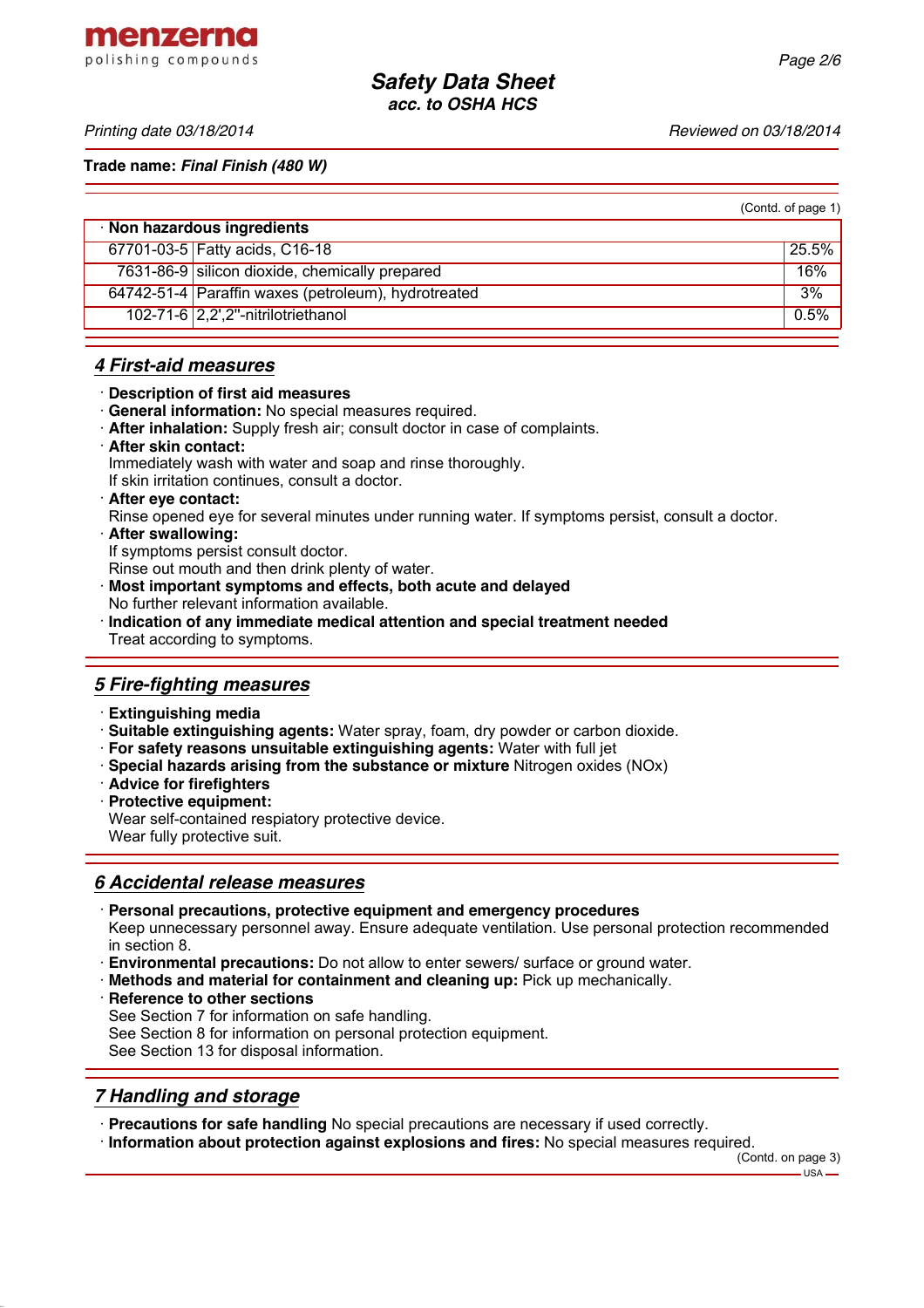menzerna polishing compounds

*Printing date 03/18/2014 Reviewed on 03/18/2014*

**Trade name:** *Final Finish (480 W)*

(Contd. of page 2)

- · **Conditions for safe storage, including any incompatibilities**
- · **Storage:**
- · **Requirements to be met by storerooms and receptacles:** Store in a well-ventilated place. Storage temperature: between 15 °C and 25 °C.
- · **Information about storage in one common storage facility:** Not required.
- **Further information about storage conditions: None.**
- · **Specific end use(s)** No further relevant information available.

### *8 Exposure controls/personal protection*

- · **Additional information about design of technical systems:** No further data; see item 7.
- · **Control parameters**

| Components with limit values that require monitoring at the workplace:                           |  |
|--------------------------------------------------------------------------------------------------|--|
| 1344-28-1 aluminium oxide                                                                        |  |
| PEL Long-term value: $15^*$ ; $15^{**}$ mg/m <sup>3</sup><br>*Total dust; ** Respirable fraction |  |
| REL Long-term value: 10* 5** mg/m <sup>3</sup><br>*Total dust **Respirable fraction              |  |
| TLV Long-term value: $1*$ mg/m <sup>3</sup><br>as AI; *as respirable fraction                    |  |
| . Additional information: The lists that were valid during the creation were used as hasis       |  |

· **Additional information:** The lists that were valid during the creation were used as basis.

- · **Exposure controls**
- · **Personal protective equipment:**
- · **General protective and hygienic measures:**
- The usual precautionary measures for handling chemicals should be followed.
- · **Breathing equipment:** Not necessary if room is well-ventilated.
- · **Protection of hands:**
- Protective gloves are recommended.

The glove material has to be impermeable and resistant to the product/ the substance/ the preparation. Due to missing tests no recommendation to the glove material can be given for the product/ the preparation/ the chemical mixture.

Selection of the glove material on consideration of the penetration times, rates of diffusion and the degradation

· **Material of gloves**

The selection of the suitable gloves does not only depend on the material, but also on further marks of quality and varies from manufacturer to manufacturer. As the product is a preparation of several substances, the resistance of the glove material can not be calculated in advance and has therefore to be checked prior to the application.

**Penetration time of glove material** 

The exact break through time has to be found out by the manufacturer of the protective gloves and has to be observed.

- **Eve protection: Safety glasses**
- **Body protection: Protective work clothing**

| 9 Physical and chemical properties          |                                                       |                               |
|---------------------------------------------|-------------------------------------------------------|-------------------------------|
| <b>General Information</b><br>· Appearance: | Information on basic physical and chemical properties |                               |
| Form:                                       | Solid                                                 |                               |
| Color:                                      | Beige                                                 |                               |
|                                             |                                                       | (Contd. on page 4)<br>$USA$ — |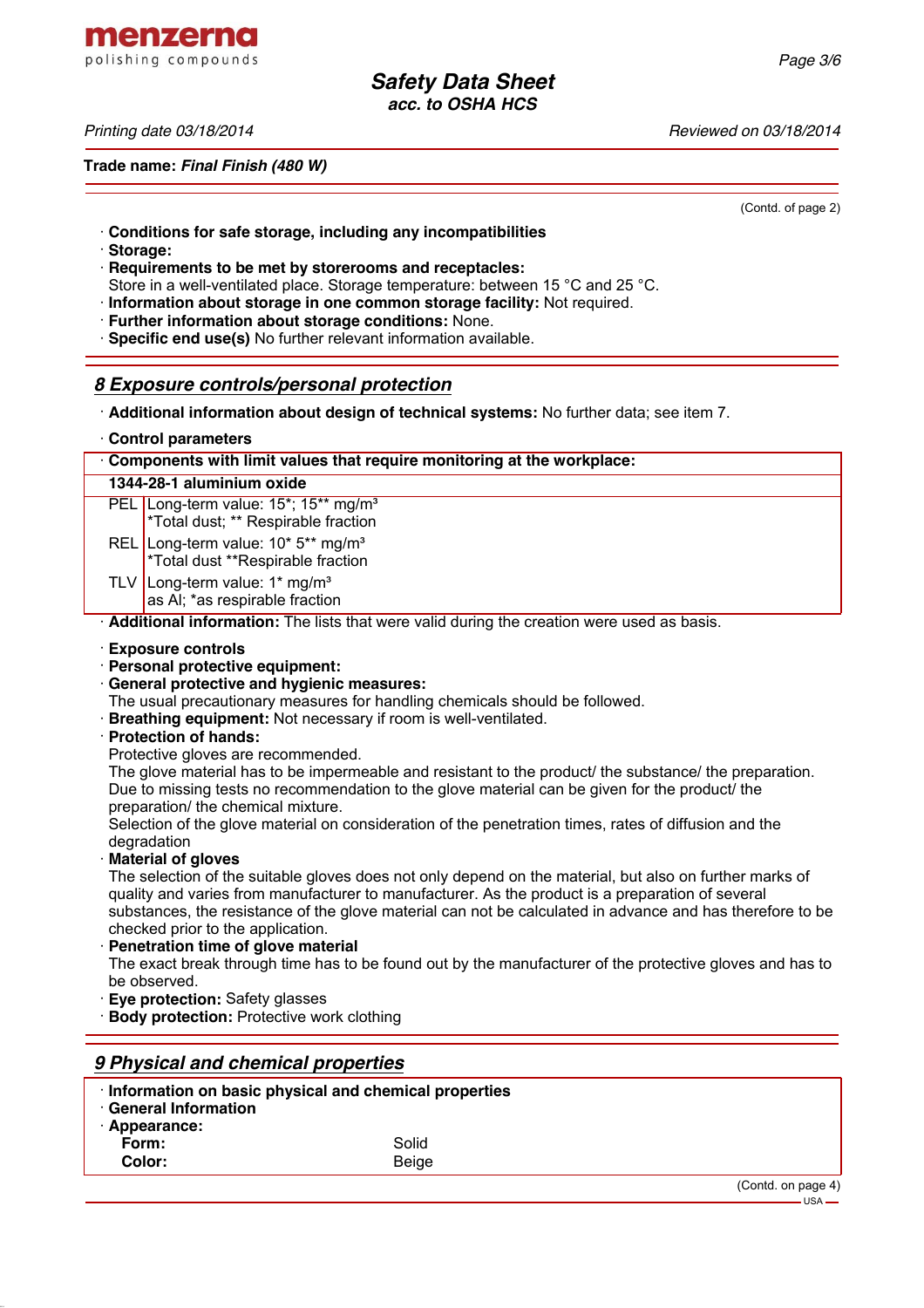menzerna polishing compounds

#### *Printing date 03/18/2014 Reviewed on 03/18/2014*

#### **Trade name:** *Final Finish (480 W)*

|                                                                                                          |                                                      | (Contd. of page 3) |
|----------------------------------------------------------------------------------------------------------|------------------------------------------------------|--------------------|
| · Odor:<br><b>Odour threshold:</b>                                                                       | Characteristic<br>Not determined.                    |                    |
|                                                                                                          |                                                      |                    |
| pH-value:                                                                                                | Not applicable.                                      |                    |
| <b>Change in condition</b><br><b>Melting point/Melting range:</b><br><b>Boiling point/Boiling range:</b> | $>$ 40 °C ( $>$ 104 °F)<br>$> 100 °C$ ( $> 212 °F$ ) |                    |
| · Flash point:                                                                                           | $> 100 °C$ ( $> 212 °F$ )                            |                    |
| · Flammability (solid, gaseous):                                                                         | Not determined.                                      |                    |
| · Decomposition temperature:                                                                             | Not determined.                                      |                    |
| · Auto igniting:                                                                                         | Product is not selfigniting.                         |                    |
| Danger of explosion:                                                                                     | Product does not present an explosion hazard.        |                    |
| <b>Density:</b>                                                                                          | Not determined.                                      |                    |
| · Relative density                                                                                       | Not determined.                                      |                    |
| · Vapour density                                                                                         | Not applicable.                                      |                    |
| <b>Evaporation rate</b>                                                                                  | Not applicable.                                      |                    |
| · Solubility in / Miscibility with                                                                       |                                                      |                    |
| Water:                                                                                                   | Insoluble.                                           |                    |
| · Partition coefficient (n-octanol/water): Not determined.                                               |                                                      |                    |
| · Viscosity:                                                                                             |                                                      |                    |
| Dynamic:                                                                                                 | Not applicable.                                      |                    |
| Kinematic:                                                                                               | Not applicable.                                      |                    |
| <b>Other information</b>                                                                                 | No further relevant information available.           |                    |

### *10 Stability and reactivity*

- · **Reactivity** None under normal conditions.
- · **Chemical stability**
- · **Thermal decomposition / conditions to be avoided:**
- No decomposition if used according to specifications.
- · **Possibility of hazardous reactions** No dangerous reactions known.
- · **Conditions to avoid** No further relevant information available.
- · **Incompatible materials:** No further relevant information available.
- · **Hazardous decomposition products:** No dangerous decomposition products known.

## *11 Toxicological information*

- · **Information on toxicological effects**
- · **Acute toxicity:**
- · **Primary irritant effect:**
- · **on the skin:** No irritant effect.
- · **on the eye:** No irritating effect.
- · **Sensitization:** No sensitizing effects known.
- · **Additional toxicological information:**

The product is not subject to classification according to internally approved calculation methods for preparations:

When used and handled according to specifications, the product does not have any harmful effects according to our experience and the information provided to us.

 $-$  USA  $-$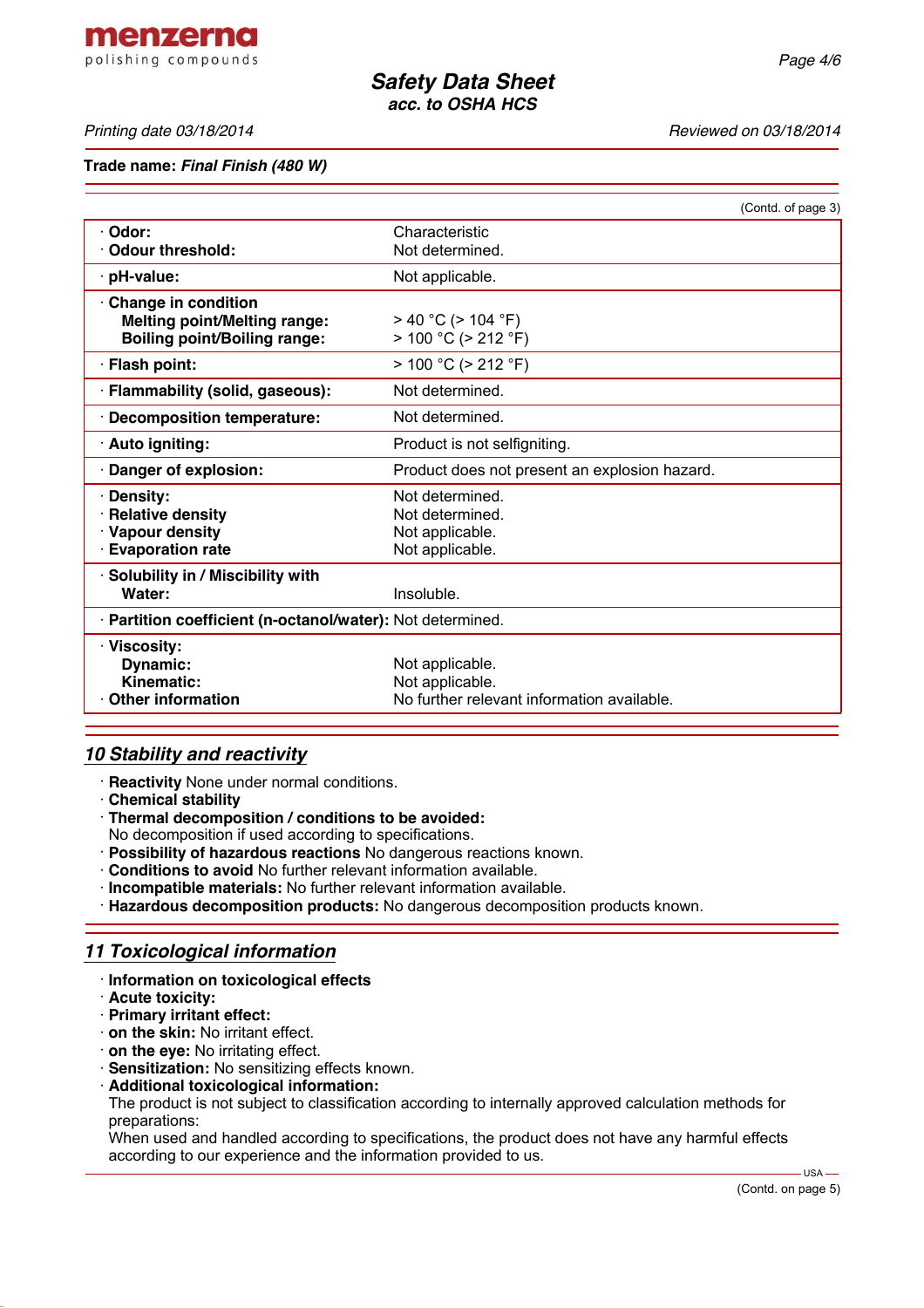menzerna polishing compounds

*Printing date 03/18/2014 Reviewed on 03/18/2014*

**Trade name:** *Final Finish (480 W)*

(Contd. of page 4)

## *12 Ecological information*

- · **Toxicity**
- · **Aquatic toxicity:** No further relevant information available.
- · **Persistence and degradability** No further relevant information available.
- · **Bioaccumulative potential** No further relevant information available.
- · **Mobility in soil** No further relevant information available.
- · **Additional ecological information:**
- · **General notes:**
- Water hazard class 1 (Self-assessment): slightly hazardous for water

Do not allow undiluted product or large quantities of it to reach ground water, water course or sewage system.

- · **Results of PBT and vPvB assessment**
- · **PBT:** Not applicable.
- · **vPvB:** Not applicable.
- · **Other adverse effects** No further relevant information available.

# *13 Disposal considerations*

- · **Waste treatment methods**
- · **Recommendation:** Must be specially treated adhering to official regulations.
- · **Uncleaned packagings:**
- · **Recommendation:** Disposal must be made according to official regulations.

| <b>14 Transport information</b>                                                   |                 |
|-----------------------------------------------------------------------------------|-----------------|
| · UN-Number<br>· DOT, ADR, ADN, IMDG, IATA                                        | Void            |
| · UN proper shipping name<br>DOT, ADR, ADN, IMDG, IATA                            | Void            |
| · Transport hazard class(es)                                                      |                 |
| · DOT, ADR, ADN, IMDG, IATA<br>· Class                                            | Void            |
| · Packing group<br>DOT, ADR, IMDG, IATA                                           | Void            |
| <b>Environmental hazards:</b><br>· Marine pollutant:                              | No.             |
| · Special precautions for user                                                    | Not applicable. |
| Transport in bulk according to Annex II of<br><b>MARPOL73/78 and the IBC Code</b> | Not applicable. |
| · UN "Model Regulation":                                                          |                 |

# *15 Regulatory information*

· **Safety, health and environmental regulations/legislation specific for the substance or mixture** Regulation 1907/2006/EC, REACH concerning the Registration, Evaluation, Authorisation and Restriction of Chemicals.

Regulation 453/2010/EU, REACH as amended.

Regulation 1272/2008/EC, on Classification, Labelling and Packaging of substances and mixtures.